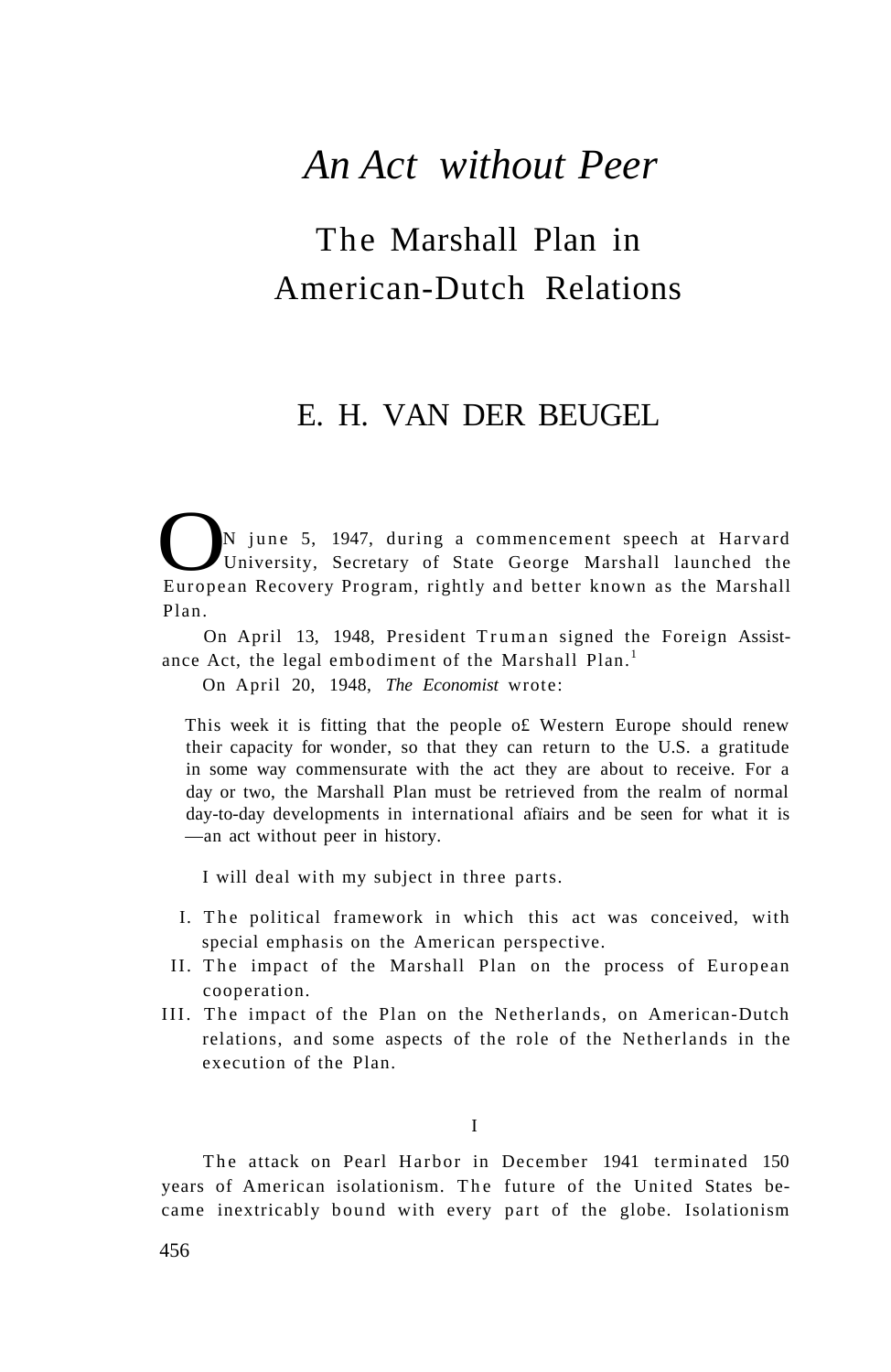disappeared both as an option and as a philosophy for the conduct of American foreign policy. Many elements of traditional U.S. foreign policy, however, remained in the attitude with which the United States conducted the war, in its policy at the meetings of the Big Three, and in the way it emerged from the war in 1945. It seems to me that in the period from 1945 till the launching of the Marshall plan in 1947, the change in American foreign policy was more radical than what the shock of Pearl Harbor brought about in 1941.

The policy with which the United States emerged from World War II as a country with a monopoly of political, economic, and military strength was based on the assumption that the wartime alliance between the United States, the United Kingdom, and the Soviet Union would provide the basis of the postwar order. The United Nations would be the guardian of peace. Peace treaties would be concluded with the former enemy states. The world economic order would be restored after an initial period of readjustment. Thereafter, the Bretton Woods institutions and the proposed International Trade Organization would be instrumental in settling worldwide economic problems and in guaranteeing a free flow of trade and finance. The U.S. armed forces would be demobilized to an extent compatible with a normalized world situation.

This was in no way an isolationist program; on the contrary, this program required the full and active participation of the United States on an unprecedented scale. There was an almost pathetic urge to avoid the errors of 1919 and a repetition of political and economic events leading to World War II. On the other hand, there remained a strong urge to return to "normalcy." "The U.S. attempted to remedy the old mistakes of 1919 rather than assess the new problems of 1945."<sup>2</sup> The main remnant of traditional American foreign policy was the deep reluctance to use power in peacetime and in particular unilateral American power.

Between 1945 and 1947, the hopes of the United States for the postwar order were shattered, mainly by a combination of two factors: the collapse of its overoptimistic assessment of the nature of Soviet foreign policy and its underestimation of the near-total collapse of the political, economic, and social structure of most European countries.

For decades massivc historical caravans had been observed moving slowly towards predictable destinations; Great Britain towards loss of Empire and inability to maintain the balance of power in Europe and order in Asia; Western Continental Europe toward instability and weakness; the United States toward economic and military preeminence in political isolation; and the Soviet Union towards a fundamental challenge of Western civilization.<sup>3</sup>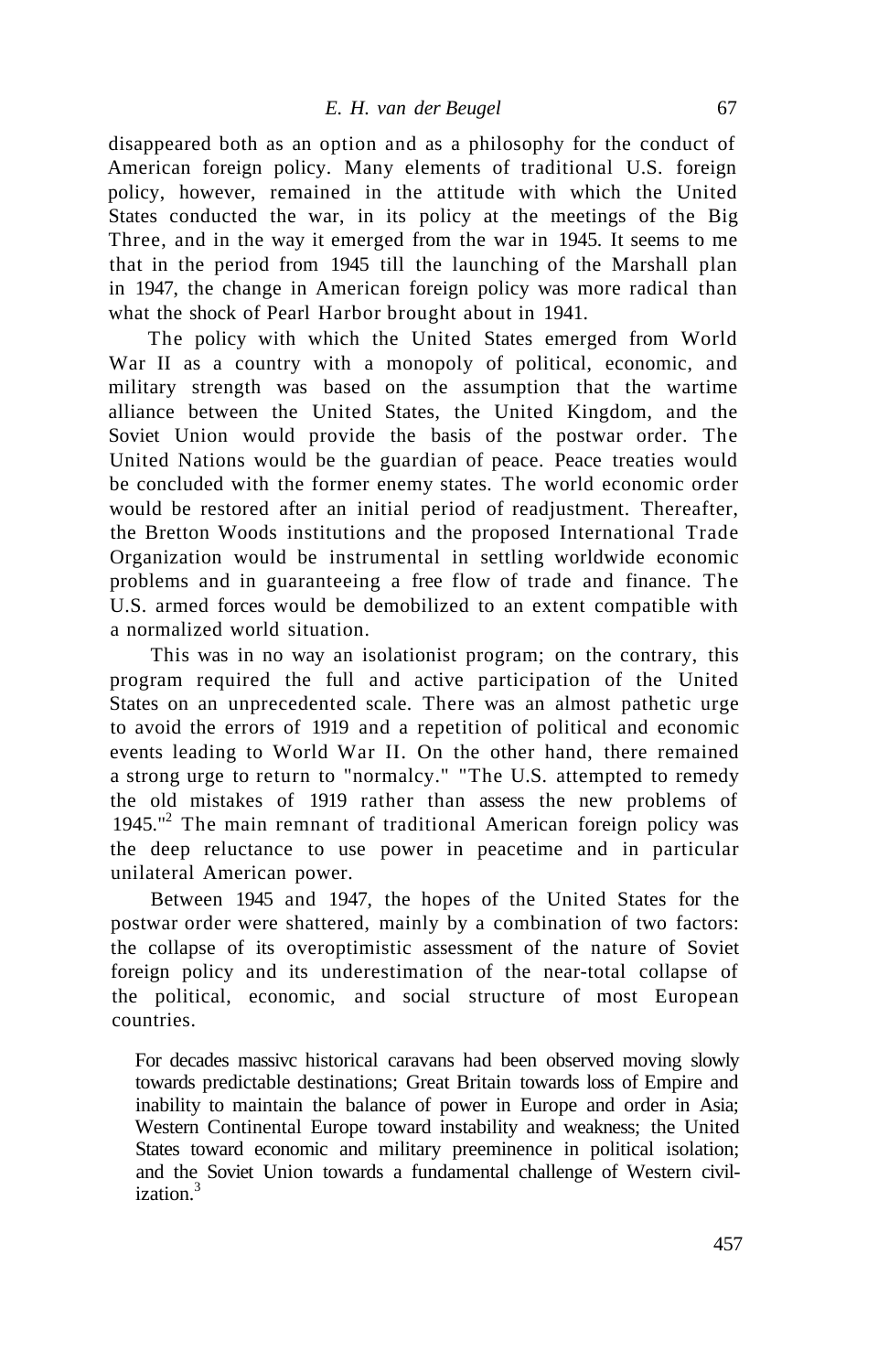1. As to the first element—the wrong assessment of the nature of Soviet foreign policy—an analysis of the origins of the Cold War would reach beyond the context of this article. Just a few comments on this subject, so closely linked with the concept of the Marshall Plan.

The revisionist school in American history has—it seems to me one and only one positive element. It forced us to rethink what might have become too easy clichés. For all the rest, I fully agree with Maddox's brilliant analysis of the work of the main revisionist authors and his conclusion that their view of American foreign policy during and immediately after World War II can only be sustained by doing violence to the historical record.<sup>4</sup> I also find myself in complete agreement with Arthur Schlesinger's conclusion that the most rational American policies could hardly have averted the Cold War.<sup>5</sup>

The events leading to the "great revolution" in American foreign policy between 1945 and 1947 are varied and in most cases particular to certain regions and countries. Iran, Greece, Turkey, and Poland are significant examples. What these events had in common was that they showed Soviet policies and actions to be the opposite of what the United States expected and hoped for. They were, however, overshadowed in importance by the total impossibility of reaching any agreement between the superpowers on the administration and the future of occupied Germany. Varied and particular as these events may be, they led the United States to the conclusion that it had to give up its hope for global stability and peace-keeping through the United Nations. It felt obliged to adopt an active unilateral policy—if necessary a policy of force—to contain the expansionist policies of the Soviet Union.

2. As to the second element leading to the 1947 policy—the threatening economic and social collapse of Europe—the prewar European economic pattern was nearly destroyed by the war.

a. Physical devastation and disruption in Western Europe and in the principal food- and timber-producing zones of Eastern Europe, combined with the dislocation of the European transportation system, caused a paralysis of production.

b. Wartime liquidation of foreign holdings, prolonged interruption of international trade which occurred simultaneously with the loss of income from merchant fleets and foreign investments, led to the exhaustion or diminution of dollar funds at a time when many vital needs could be met only from dollar funds.

c. The loss of millions of lives, human strain and exhaustion after nearly six years of war and enemy occupation, gravely affected the productivity of labor.

d. Internal financial disequilibrium, the inevitable result of a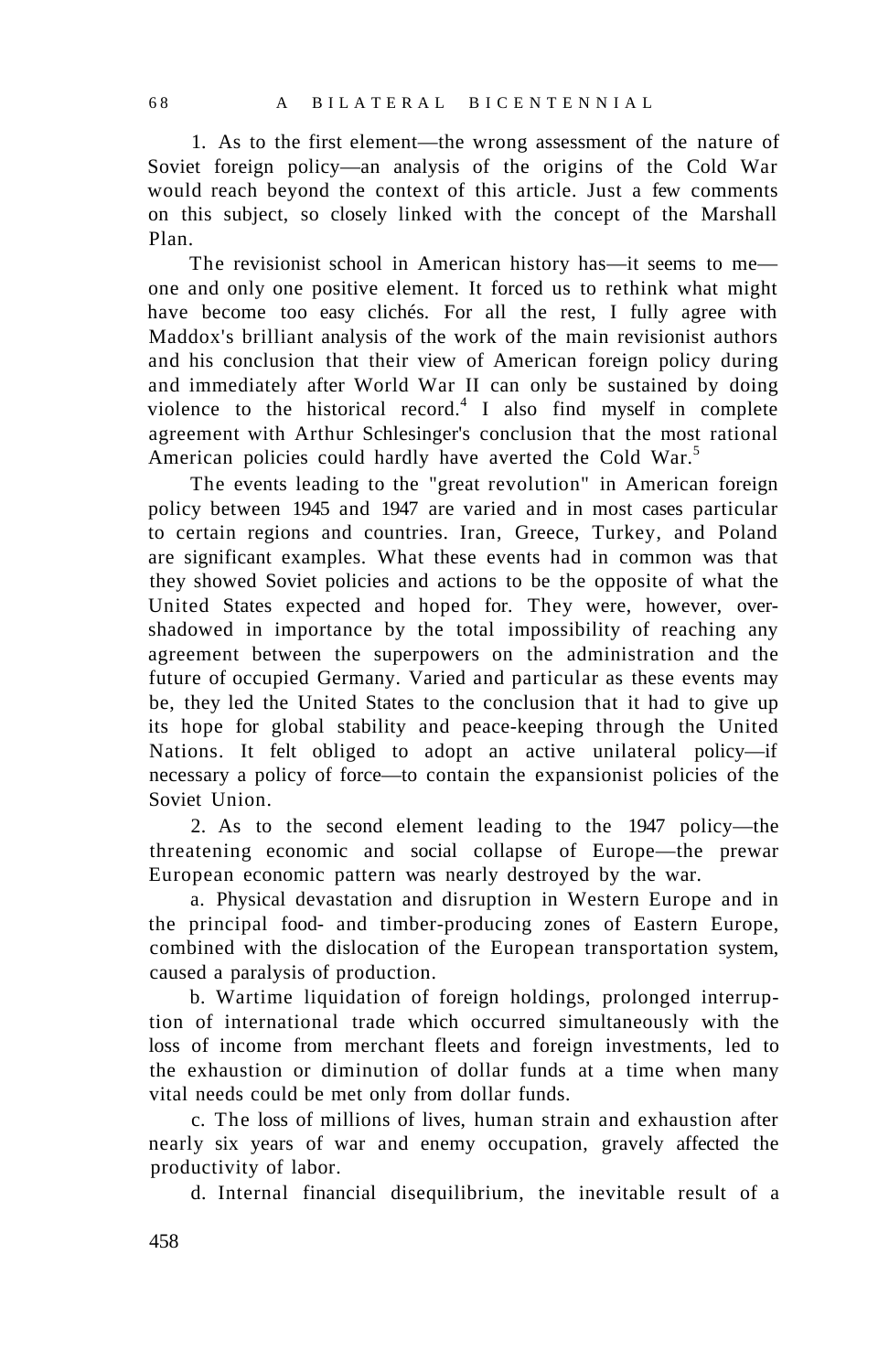long war, upset the monetary stability of almost all European countries.

e. A grave shortage in the supply of food and raw materials that were vital to the European económy, both for direct consumption and as earners of dollars, existed in Southeast Asia.

f. There was an abnormal increase in population in certain areas resulting from the wartime movement of people.

It was against this background that the Truman Doctrine and the Marshall Plan were bom. The policy was formulated by President Truman when he said in his message to Congress on March 12, 1947: "I believe that it must be the policy of the United States to support free peoples who are resisting attempted subjugation by armed minorities or by outside pressures." The Truman Doctrine constituted the political-military tooi of the new American policy; the Marshall Plan was its main political-economic instrument.

A relatively short period of preparation by a supremely capable and imaginative group in Washington, with star performers like Acheson, Bonesteel, Kennan, Clayton, Lovett, and Harriman, enabled Secretary Marshall to make his historic speech at Harvard on June 5, 1947. In his speech one can clearly define two objectives. One was the economic rehabilitation and reconstruction of Europe. The second was to use American aid to foster, advance, and promote European cooperation.

I would like to conclude this first part of my introduction with two rather loosely connected comments.

1. Historically, it might be interesting to observe that Secretary Marshall extended his offer of American aid to the whole of Europe, including the Soviet Union. But at a meeting with France and the United Kingdom in June 1947, where the American initiative and the possible European response were discussed, Molotov not only flatly refused Soviet participation but pressed the Poles and the Czechs, who had already decided to respond positively to the American initiative, to cancel their acceptances. The Iron Curtain runs exactly along the line between those countries that participated in the Marshall plan and those that did not, either by their own decision or under pressure from the Soviet Union (with the exception of Spain, which was not invited).

The tragic events in Poland .have given rise to a totally distorted picture of the Yalta Conference. The Iron Curtain was not established in Yalta. Poland was not "assigned" to the Soviet Union in February 1945. On the contrary, one of the main bones of contention between the United States and the Soviet Union after Yalta was the way in which the Soviet Union flagrantly broke the agreement- on Poland after the Yalta Conference.<sup>6</sup>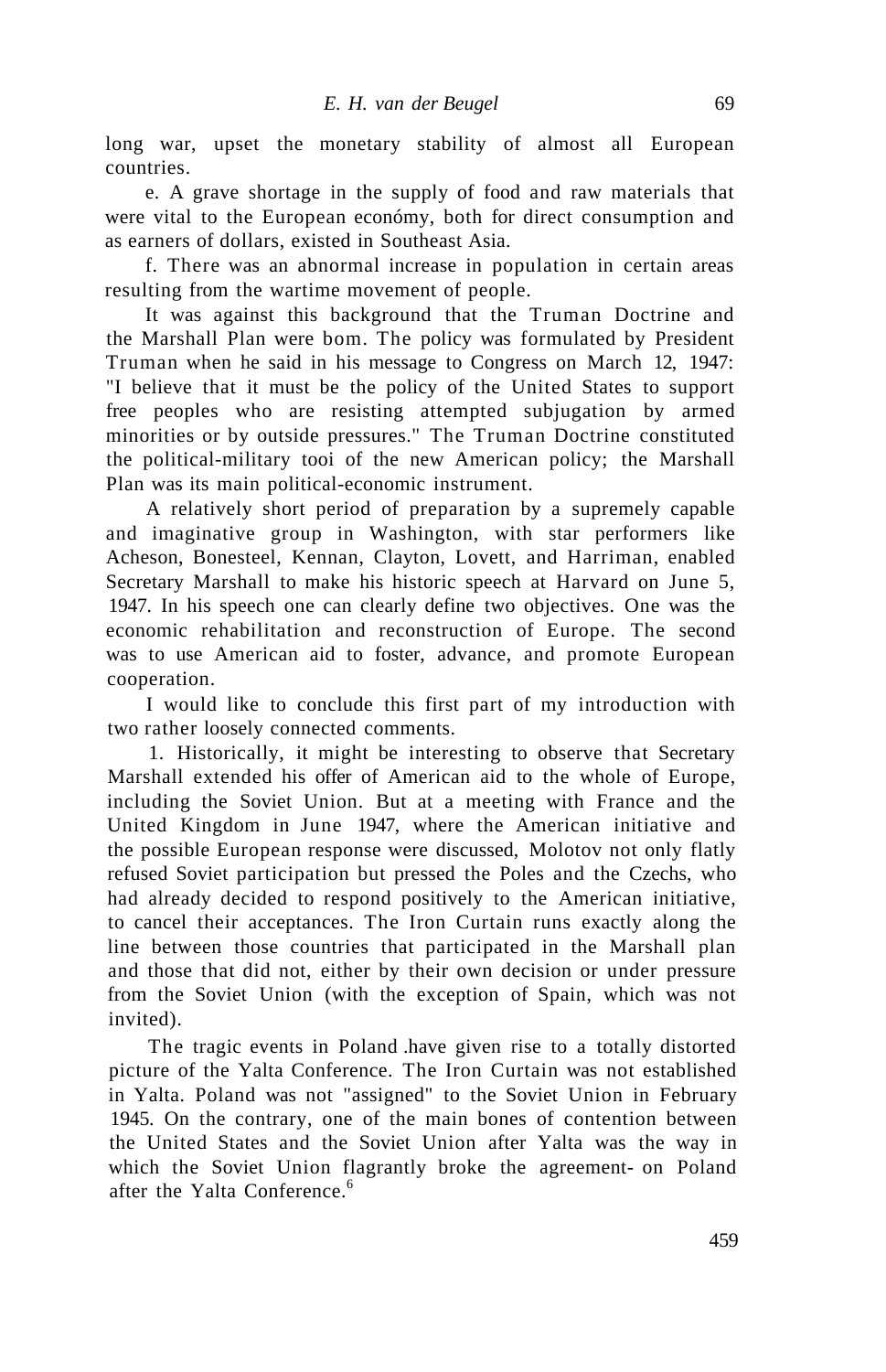2. In the presently fashionable exercise of debunking American foreign policy, it is often stated that the Marshall Plan was launched only because of American self-interest. In general this is an absurd argument. No country and certainly no major country can conduct a foreign policy which is not based on self-interest. The only relevant question is whether the interpretation of self-interest is narrow, egoistic, and geared only to short-term interest or whether the interpretation of self-interest is long-term, imaginative, and constructive. Whereas the first interpretation—the narrow one—was adopted by the European powers in the late 1930's, the Marshall Plan, it seems to me, was a shining example of constructive and imaginative self-interest.

It was in the clear interest of the United States to help Western Europe to become strong again both for economic and for political reasons. But there also was a genuine element of generosity. Let me just quote a paragraph from the report of the Herter committee, the most important congressional committee, recommending the adoption of the Foreign Assistance Act in 1948:

If we undertake the proposed European Recovery Program we are in effect assuming the rcsponsibility for the revival of Western Europe. Responsibility without power is a situation generally avoided by cautious people. But the alternative in terms of human lives, misery and slavery is perhaps too frightful to permit us the luxury of being cautious. We can only hope that the nations of Western Europe, who have the power over their economic destinies, will themselves realize the responsibilities of their predicament and by actively cooperating with each other, help themselves.<sup>7</sup>

#### II

The launching of the Marshall Plan initiated a priority in American foreign policy which would be consistently sustained for at least twenty years. lts central theme, supported by five administrations, both Democratic and Republican, was the active support for European unification. Secretary Marshall formulated this priority in his Harvard speech: "The program should be a joint one, agreed by a number of, if not all European nations." This was a muted statement compared to the depth of political and psychological feeling about the subject in American public opinion.

American thinking on the necessity of greater European cohesion was still in its infancy in 1948. Unity, unification, federation, integration, self-help, and mutual efforts were different and sometimes loose terms to express the same objective. This objective, however, was clear and it was there to stay as an integral part of U.S. foreign policy, supported not only by several administrations but also by a broad consensus in public opinion.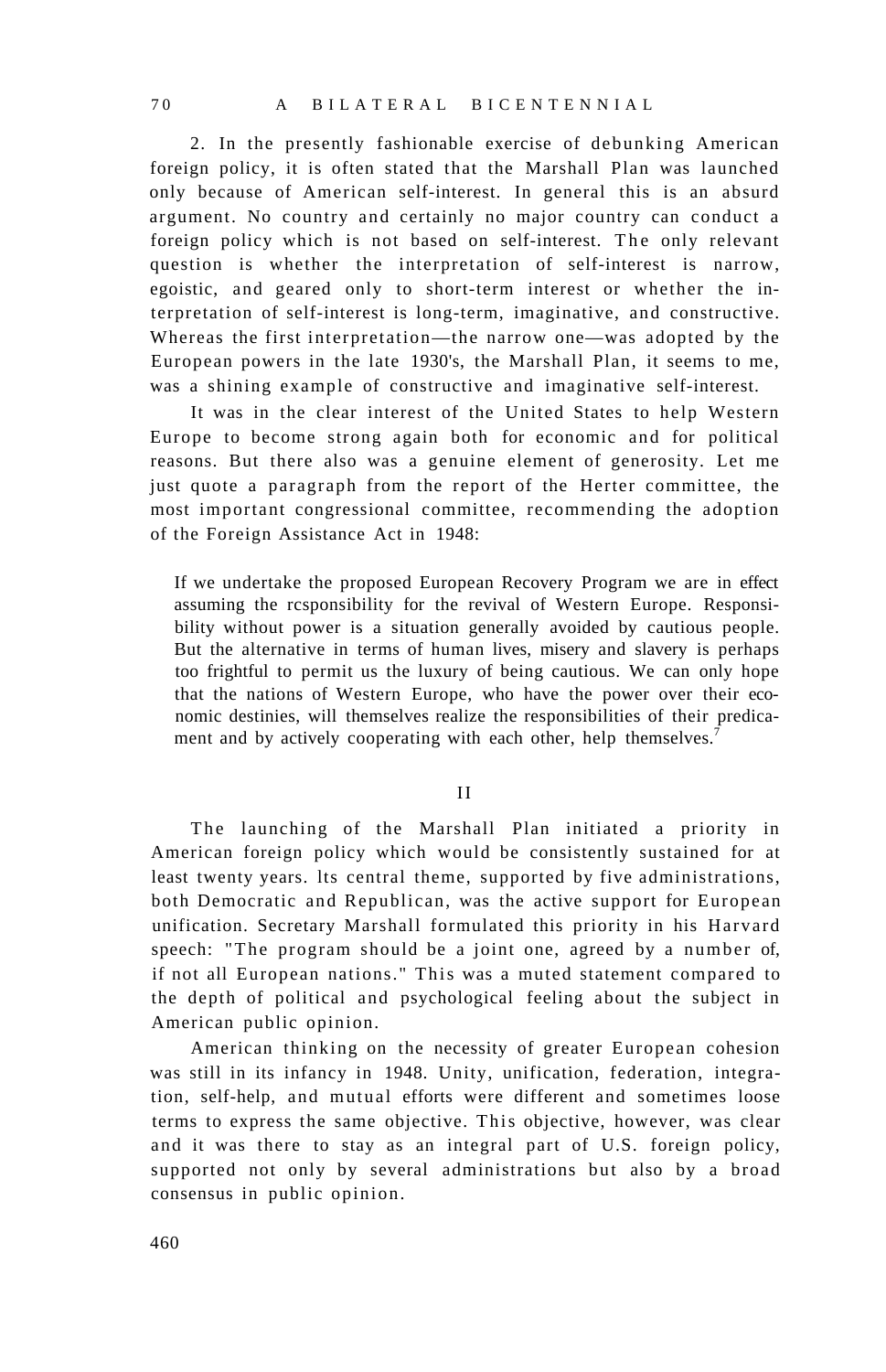Even before the Marshall Plan was launched (during the congressional discussions on aid to Greece and Turkey in March 1947) the Senate adopted the following resolution:

Resolved by the Senate (the House of Representatives concurring) that the Congress favors the creation of a United States of Europe.<sup>8</sup>

Practically without exception the media all over the country joined the Congress. A few examples:

Like the famous advice Benjamin Franklin gave to the American colonies, for Europe it is a case of join—or die. (St. Louis *Post-Dispatch,* March 16, 1947.)

Europe's unification is Europe's last chance. *(Wall Street Journal,* February 3, 1947.)

Above all the U.S. out of her own wonderful experience of the Union of the States should support a European federation plan. Victory must be translated into new life and that means a Continental modern, political, social and economic system. (Dorothy Thompson in the Washington *Star,*  February 11, 1947.)

A United States of Europe could be the means of restoring a decent living to the part of Europe which represents the civilization of which we are a part. It may prove to be the only means. (Miami *Herald,* March 27, 1947.)

But it is only too true, as statesmen have said so often in one way or another, that Europe must federate or perish. (Editorial, New York *Times,*  April 18, 1947.)

Only a federation holds forth hope of permanent peace and economic well-being in Europe. (Evansville *Courier and Press,* May 18, 1947.)

The people in the ruins of Europe can take heart from the perils that beset Americans in 1787. (Buffalo *News,* May 22, 1947.)

Historically it is rare for a major power to make the creation of another major power one of its central foreign policy objectives. It is the reverse of the more common maxim of *"Divide et impera."*  Without the Marshall Plan no OECD; without OECD no Schumann Plan; without the Schumann Plan no European Community. The process of European cooperation and integration, notwithstanding its slowness and its weakness and notwithstanding its structural and fundamental obstacles, would have been impossible without the active and full support of more than twenty years of American foreign policy, started with the conditions of the Marshall Plan on the issue of greater cohesion of the European countries.

The legitimate question arises concerning the motives behind this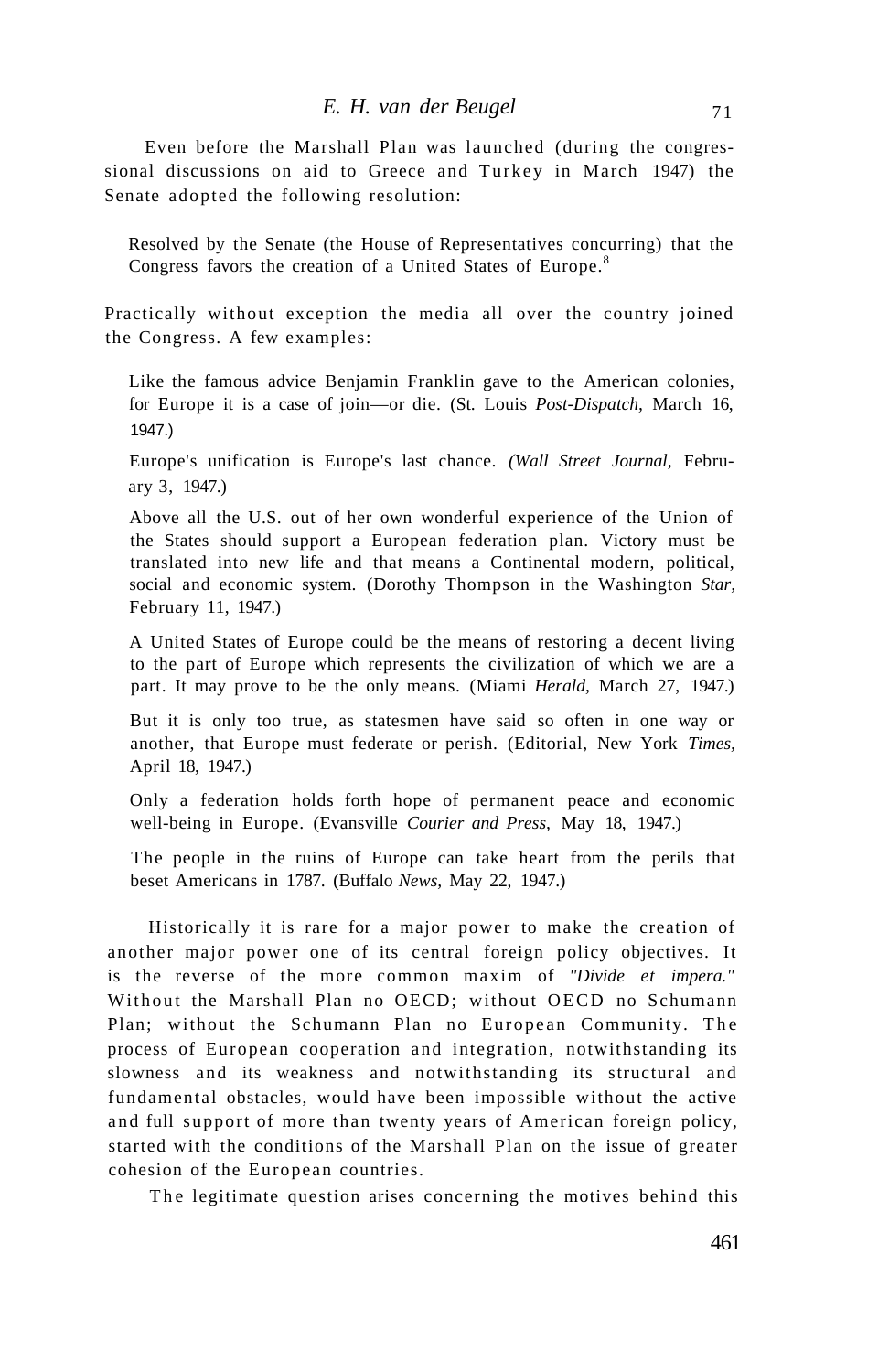

The Marshall Plan-cartoon by Jo Spier (1900-1978)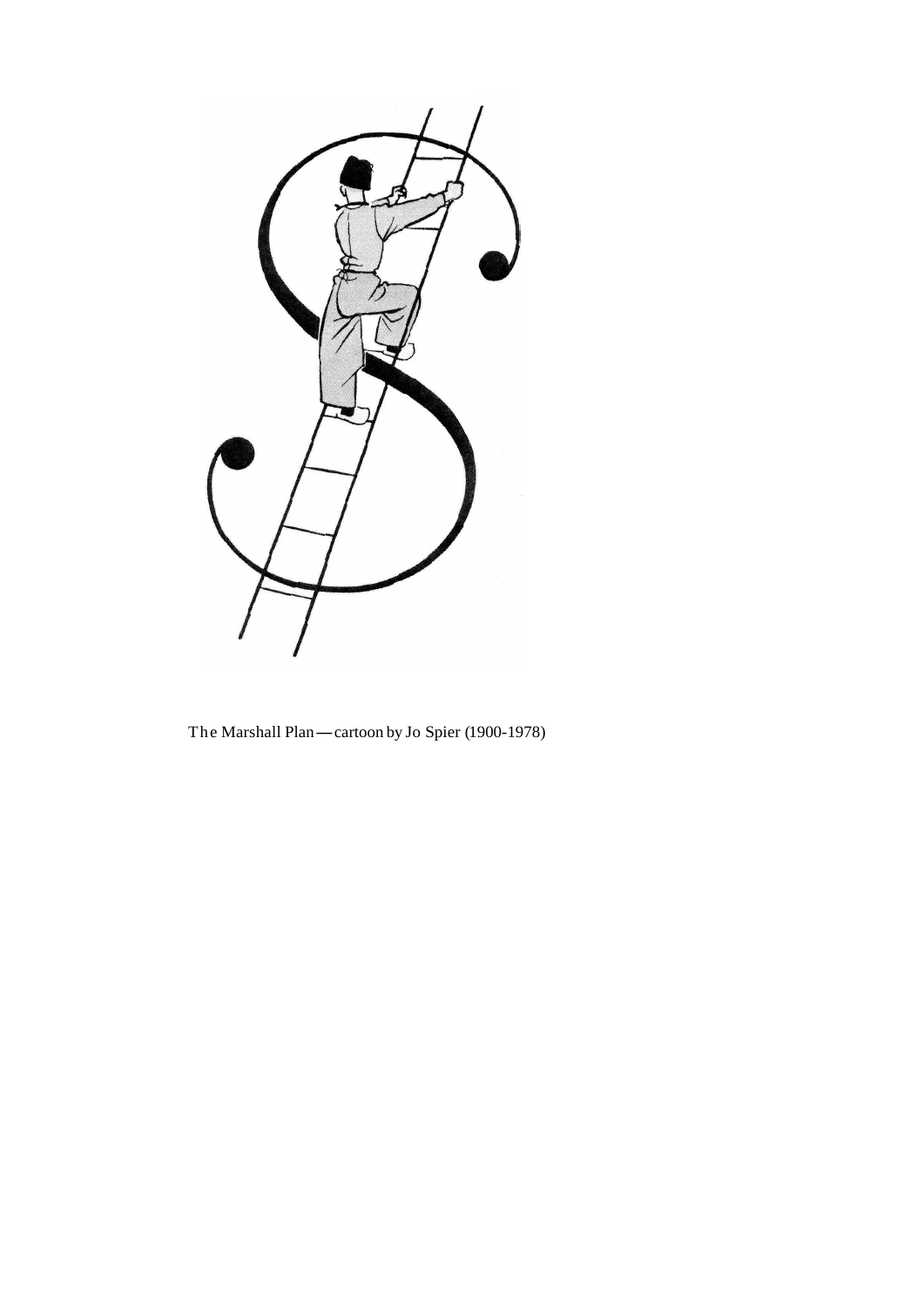very outspoken and consistent American policy. The motives were, it seems to me, a mixed bag.

There was the political judgment that only a strong and unified Europe could resist Communist internal and external pressures.

There existed a deep irritation about the fragmentation of the European nations, which had brought the United States twice into a world war.

There was the economic concept of the large, single market which in American eyes was indispensable for a better division of labor and a higher Standard of living.

There existed a genuine desire to transplant the blessings of the continent-sized, politically and economically unified state to the old mother countries with which the average American felt close sentimental bonds.

There also were more trivial but very understandable motives for example, the U.S. administrations had to deal with many different interests and national problems and were desirous of replacing these endless and complicated negotiations with dealings with a single and strong partner.

These were the general motives behind the policy to support and foster European cohesion. There was, however, one particular problem which strongly preoccupied the American policy makers: how to bring Germany back into the Western system.

As early as January 1947, John Foster Dulles, who was the Republican special adviser to Secretary Marshall, expressed the basic elements of this preoccupation. Without the reconstruction of German economic potential there could not be recovery in Europe. Reconstruction in Germany implied unification of the Western Zones of Occupation. But unification of the Western Zones implied unification of Europe. A German settlement should advance European unification, instead of rebuilding the structure of independent, unconnected sovereignties. The industrial potential of Germany should be integrated into Western Europe. It should not be left in the control of Germany. A statesmanlike solution to this political and economic problem, providing safety against German aggression and a more stable and prosperous life for the people in Western Europe, was a positive alternative to the Potsdam policy of imposed pastoralization.<sup>9</sup> "Not only Germans but neighboring people will eventually rebel at trying to cover with manure the natural industrial basis of Europe."<sup>10</sup>

The German problem was aggravated by the huge sums the U.S. occupation authorities had to pump into their zone in order to avoid total chaos and by the subsequent pressure to deal unilaterally with the German problem. The concept of large-scale aid to a unifying Europe solved the dilemma between a bilateral support for the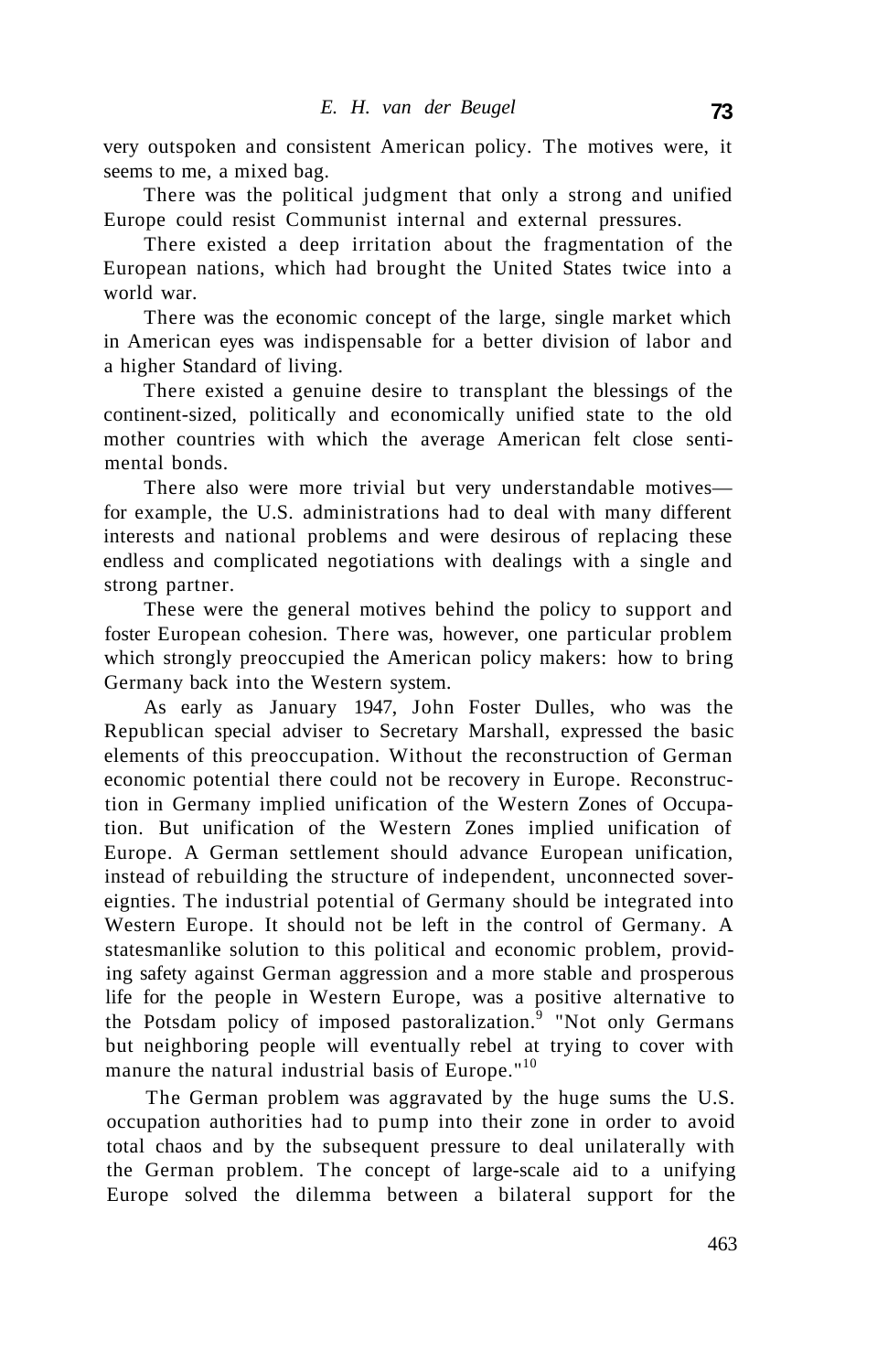American Zone, which both domestically and internationally was hardly acceptable, and a complete collapse of the center of Europe.

I find myself in full agreement with John Gimbel when he stresses the vital importance of the German problem from the American perspective in  $1947$ .<sup>11</sup>

In the context of American-Dutch relations it is worthwhile to observe that in all these objectives the United States found a staunch and loyal ally in the Netherlands, not only as the recipient of aid (there the Dutch were as a matter of course no exception) but very strongly in the concept of Europeah integration in general and the solution of the German problem in particular.

III

Under the Marshall Plan, the Netherlands was the recipient of more than \$1.1 billion (and those were 1947 dollars). It was the fifthlargest recipient (after Britain, France, Italy, and West Germany). It received the largest amount of aid per capita. After a hesitant start on the repair of the almost unbelievable war damage to the country in 1945, it became clear in the winter of 1946—47 that the reconstruction had to be slowed down or even stopped because of the total absence of foreign currency in general and dollars in particular to finance the vital imports. Only a massive injection of dollars could prevent a sliding back to economic misery.

The Marshall Plan was the dream and the dream came true. Reconstruction could be not only resumed but accelerated through the combination of direct aid to the country and the liberalization of trade and payments in Europe for which Marshall Plan aid was an indispensable condition. Marshall Plan aid laid the foundation for a new industrialization that was essential for the densely populated Holland; it vitally contributed to the repair of the war damage; it was indispensable for the restoration of financial and social stability; it enabled the country to resumé its place in international trade, on which it was dependent more than any other European country; it brought its balance of payments into equilibrium; it heavily contributed to the restoration of the exhausted monetary reserves. For those who are interested in the quantification of these observations, I recommend the excellent book published by the Netherlands government as a token of gratitude to the American people.<sup>12</sup>

Allow me to draw attention to what I consider an important and underexposed facet of the execution of the Marshall Plan.

Heavy demands were made on the hundreds of Americans who worked in Europe to supervise the execution of the Plan. They were primarily responsible for what happened to the enormous amounts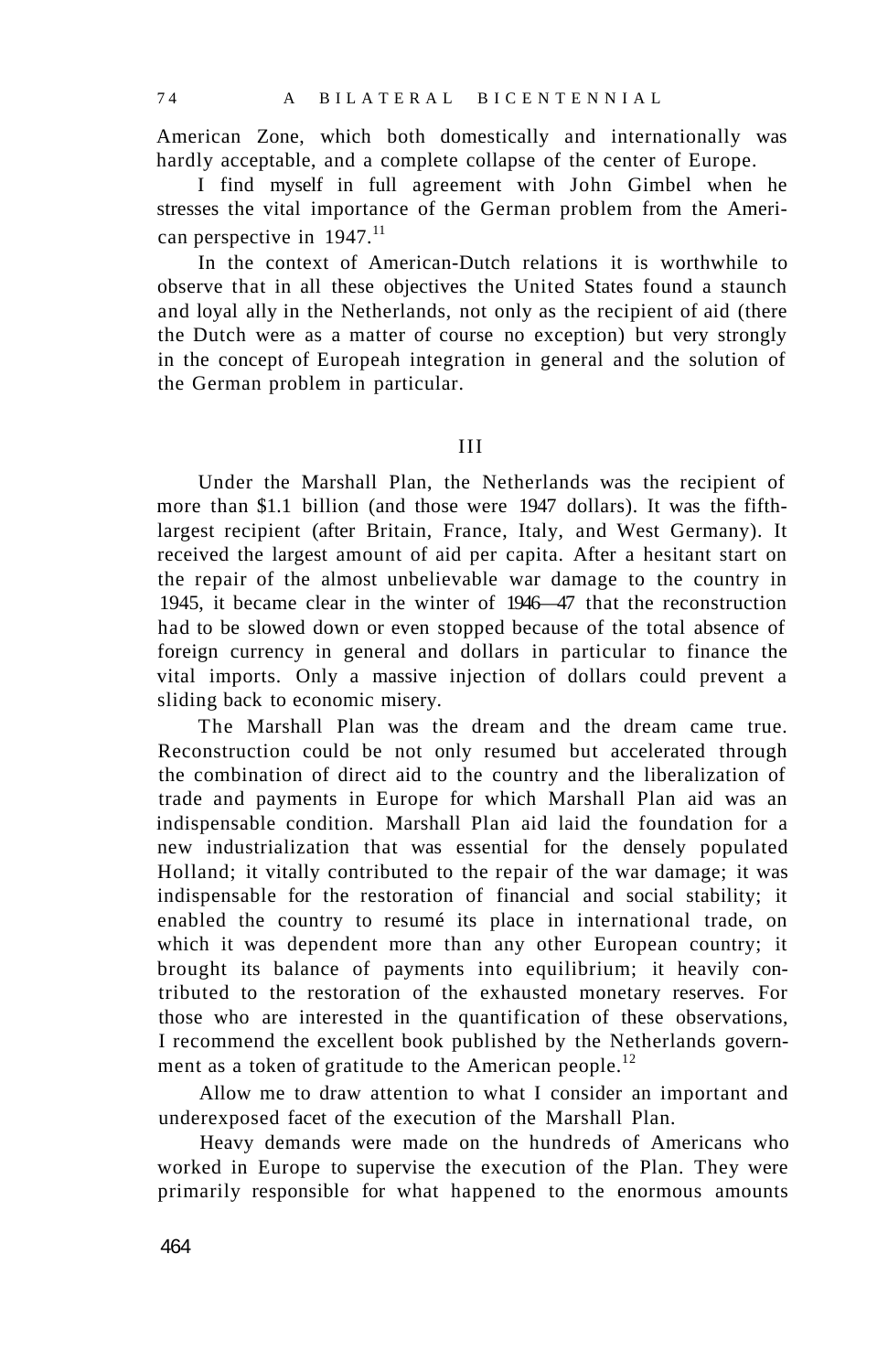granted under the aid program; they were responsible to Washington in all its executive and congressional branches. In addition, they were the people who in the countries concerned suddenly would be involved in a vital item of economic recovery and in such a way that they were simply the donors and we were simply the receivers: givers from a sovereign state versus receivers from a sovereign state. Their American responsibility brought them in touch with and made them coresponsible for almost every aspect of the economic, monetary, and social policies of the receiving countries. That also implied an understanding of the political situation in the country to which they were assigned.

This was totally different from our relation to traditional diplomatic representatives. It was not merely a mediating, listening, and reporting function. On the contrary, the Americans found themselves right in the middle of policy making, in spheres which belonged to the privacy of national sovereignty. What an opportunity for giving rise to conflicts, not only in the personal sphere but mainly in the relations between states! One unfortunate word, and it could be regarded as interfering in the business of a sovereign state. One word left unspoken, and it could endanger the responsibility toward the U.S. government. Authoritarian action could bring the reproach that "we do not want any proconsuls"; being too compliant could bring a complaint of slackness from the other side of the ocean. On the one hand, the irritation toward a donor, who in the nature of things is never popular, had to be avoided; on the other hand, one had to take into account that "the U.S. taxpayer's money may never be thrown away." What were needed, therefore, were people who possessed not only first-rate diplomatic qualities but at the same time an extensive knowledge of economics; people who combined wisdom and tactfulness with sufficient toughness and the ability to negotiate. They were the outposts of the new role of the United States in the world. On their behavior mainly depended whether that new and indispensable connection between the western and eastern parts of the Free World could be established and maintained.

Above all, they had to be conscious of the fact that this was not a matter of one bestowing a gift with a royal but dominating gesture and the other accepting timidly and thankfully. The fundamental principle of the Marshall Plan was something far beyond this. It was a joint attempt, a joint venture.

Washington of 1948 succeeded exceptionally well in creating a team which possessed the extraordinary combination of all the needed qualities. The Marshall Plan undoubtedly stirred the public imagination, which helped recruiting. But another reason for the quality of the team was that enviable American flexibility which facilitated the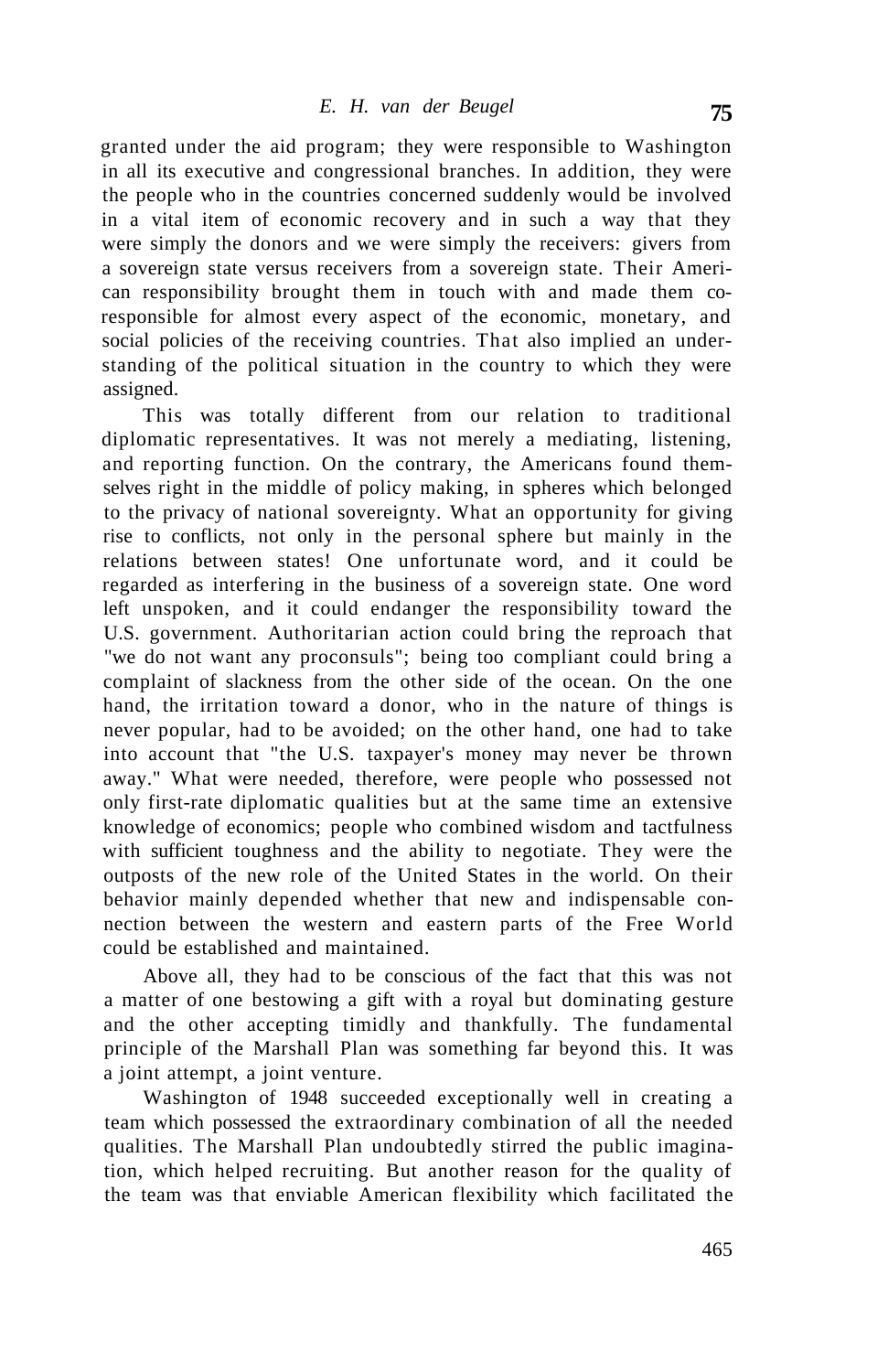smooth flow of personnel from industry, universities, media, and trade unions to government posts and vice versa. Very few top functions were manned by what one could call the "professional civil servant."

It should go on record that, considering the delicate nature of the task (and I especially refer to the Netherlands), our cooperation has always been characterized by frankness, an ever-growing understanding of our mutual problems, and, from the American side, undivided support for everything which could benefit the Netherlands. It has seldom been the case that foreign representatives had to acquire such complete insight into virtually all aspects of the economic position of the country in which they were serving. There was no end to details which they could demand, indeed had to demand, to be able to perform their duties. The Netherlands has been privileged to welcome Dr. Alan Valentine and Clarence Hunter as chiefs of the ECA mission. Both men have left an unmistakably personal mark on their work. Both, together with their staffs, were constantly in close touch with all branches of economic and political life in the Netherlands. Both have understood this country.

The United States was a generous giver; the Netherlands was an easy and constructive receiver. On all major points there was a great affinity between American and Dutch attitudes. There are—taking into account the huge differences between a major and leading power and a small or medium-sized ally—clear analogies between the historical backgrounds of their conduct and their concept of foreign policy. Both have a tendency to a moralistic approach to foreign policy; both have a missionary drive in their relations with foreign countries; both have a reluctance to employ the element of power in foreign policy; both of ten confuse the obtainable and the desirable; both had periods in their history when they thought they were too good for the world and other periods when they thought they were too bad.

When Secretary of State Cordell Huil reported to Congress on the Moscow meeting of the three Foreign Ministers and the Moscow declaration of October 1943, he said that "in the post-war period there would be no longer any need for spheres of influence, for alliances, for balance of power or any other of the special arrangements through which, in the unhappy past, the nations strove to safeguard their security or to promote their interests.<sup>13</sup> This "one world" concept without alliances and with the United Nations as the sole guardian of peace was exactly the world in which the Netherlands felt itself at home. Both countries emerged from the war with the same approach to the postwar world order. There was a complete parallel between the changes which took place in the United States between 1945 and 1947 and the turn Dutch foreign policy took in the same period.

After 1947 the United States found Holland at its side both in its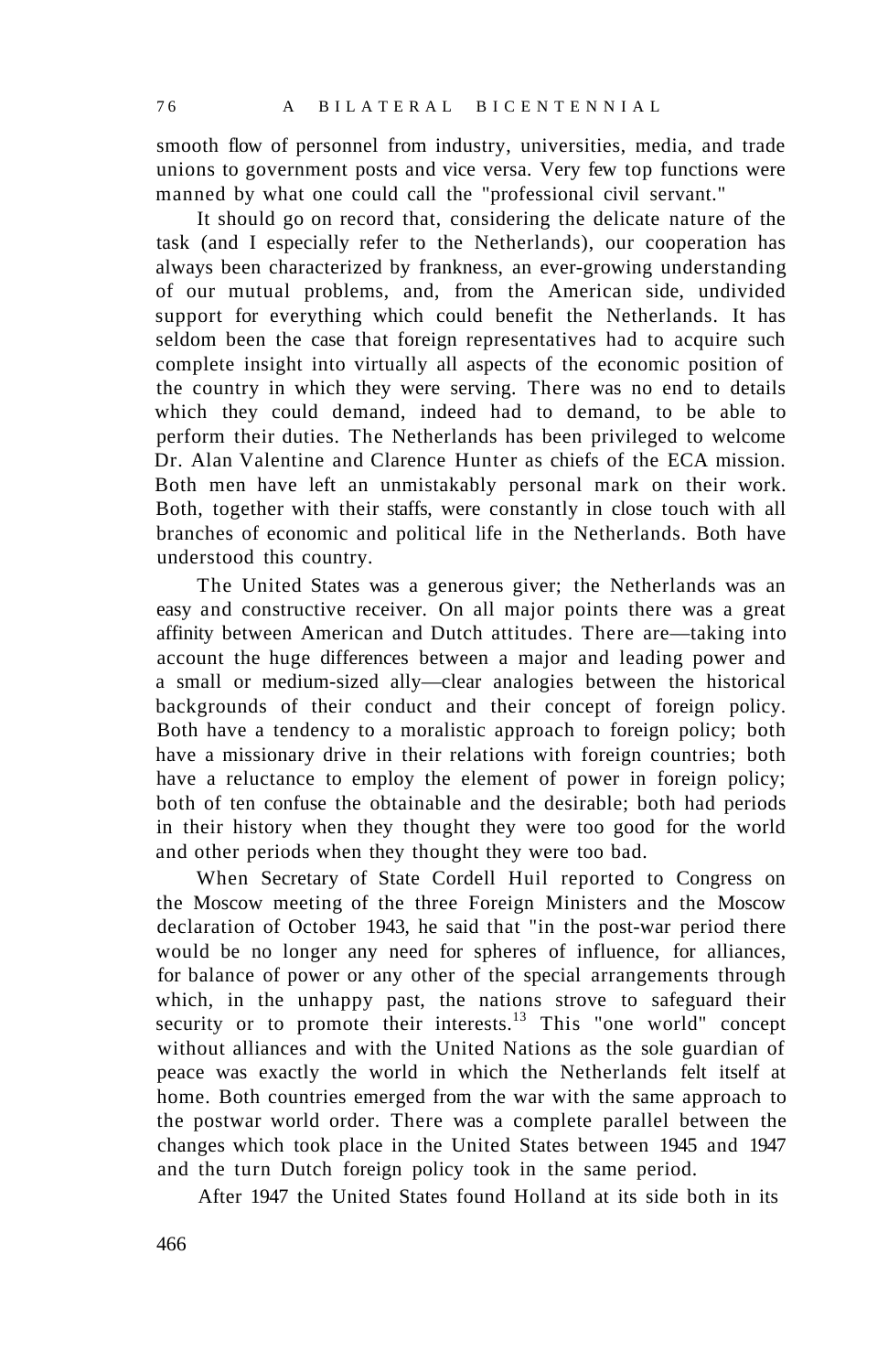urge for greater European cooperation and in the solution to the German problem. In the Committee for European Economic Cooperation (the informal predecessor of the OECD), Holland was among the first in line to defend both issues, aided by the outstanding qualities of its main representatives in the committee, Dr. H. M. Hirschfeld and D. P. Spierenburg, and of course motivated by what it conceived as its interest. Historically, the violent discussions in the hot summer of 1947 in Paris between the Dutch and the French on the German issue are most interesting for a study of the period.

Are there any conclusions to be drawn? A few.

The first is that the Marshall Plan cannot be repeated. The United States' position has fundamentally changed. It is no longer the undisputed and sole source of strength, of political and economic power. It only has two traditions in its foreign policy: one is splendid isolation and one is benevolent hegemony. Both traditions simplified the world outside the United States. It now has to conduct its foreign policy in an immensely complicated world without being able to fall back on either of these traditions.

The Marshall Plan was a typical example of the period of benevolent hegemony. Furthermore, the Marshall Plan could succeed only in the specific area of the world—Western Europe—in which the human, social, financial, and educational infrastructure was uniquely suited to receive the massive injection of aid and use it successfully.

The second conclusion is that it would be understandable but unhelpful nostalgia to hope that anything like the very special circumstances of 1947 could reoccur. The world has fundamentally changed. The United States—still a superpower—has lost its preeminence in the economic, military, and political fields. In East-West relations superiority has been at best replaced by parity.

The tenacity of the nation-state proved to be much greater than those who dreamed about European unity in the fifties and the sixties expected. The welfare state—the *"état providence"*—is a national animal and the nation-state has become, more than we expected, the natural framework of loyalty and dependence of the average citizen.

The North-South issue is, if not preponderant, at least a major factor in international relations.

The near-consensus about the main elements of foreign and domestic policy from the fifties and the sixties in the policy-making establishment has broken down.

It would be unrealistic to hope again for a stable and structured Western world built on two pillars—the United States of America and the United States of Europe. The maximum we can achieve and hope for is what Miriam Camps has called a reasonable management of interdependence.<sup>14</sup>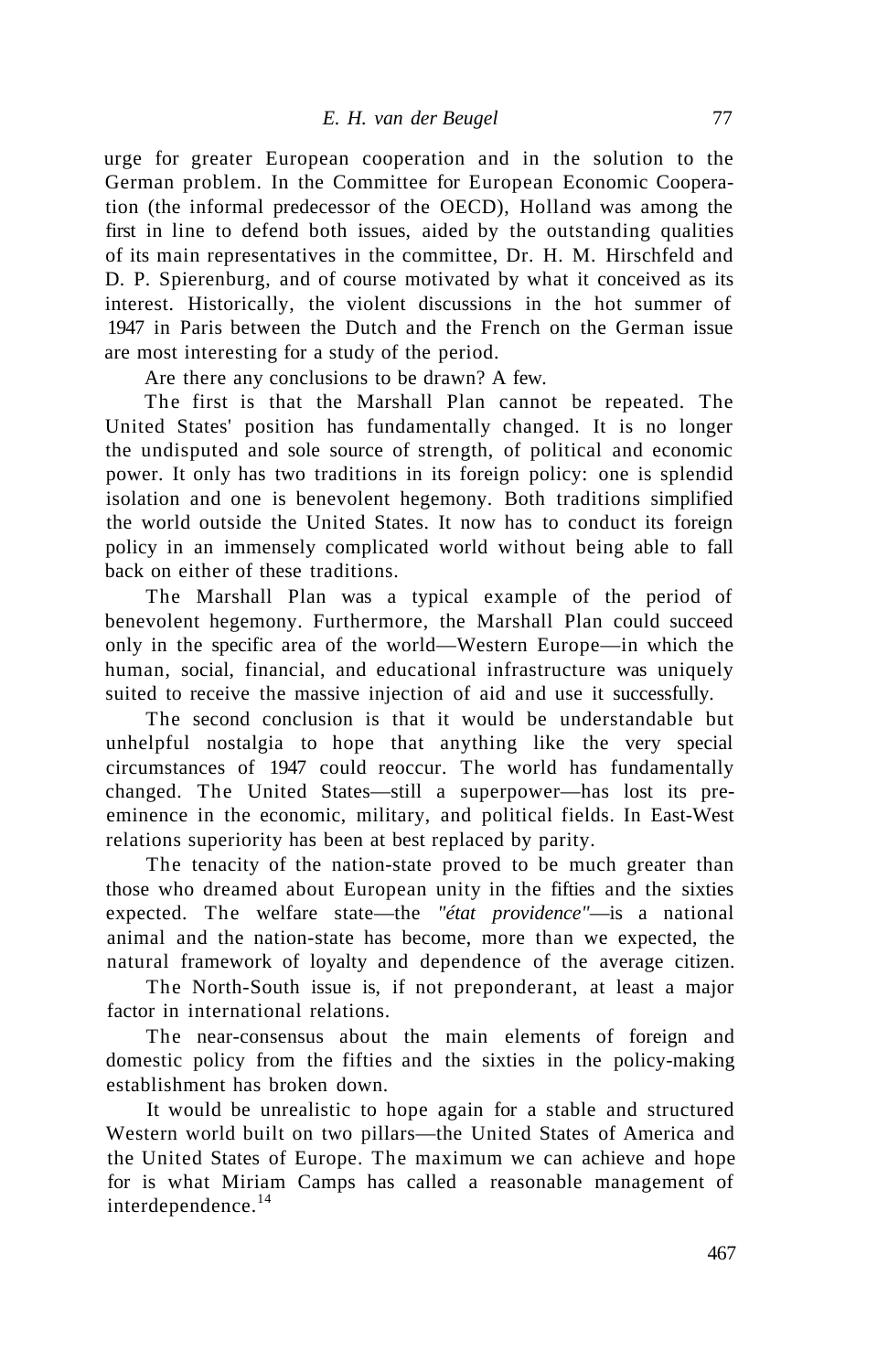Finally, in American-Dutch relations the two main questions are whether in the United States wisdom and long-term interest will prevail over fully understandable short-term irritation, and in the Netherlands whether sensible and active participation in the Western system will prevail over an irrelevant neutralist-pacifist tendency, so intimately linked to our history.

Nostalgia is neither a political nor a historical category. I feel it, however, when I think of 1947.

#### N O T E S

- 1 Full texts of both are in *In Quest of Peace and Security: Selected Documents on American Foreign Policy, 1941-1951* (Department of State Publication 4245, 1951).
- 2 Barbara Ward, *The West at Bay* (London, 1948), p. 85.
- 3 Joseph M. Jones, *The Fifteen Weeks* (New York, 1955), p. 9.
- 4 R. J. Maddox, *The New Left and the Origins of the Cold War* (Princeton, N.J., 1973), p. 164.
- 5 Arthur Schlesinger, "The Origins of the Cold War," *Foreign Affairs,*  XLVI (October 1967), 52.
- 6 See, among others, M. C. Brands's excellent analysis of the Yalta Conference in *NRC Handelsblad,* January 13, 1982.
- 7 *What Western Europe Can Do for Itself,* Preliminary Report No. 14 of the House Select Committee on Foreign Aid, February 13, 1948.
- 8 *Congressional Record,* 8oth Congress 1st session, pp. 2418, 2425.
- 9 John C. Campbell, *The United States in World Affairs, 1945-ZP47* (New York, 1947), p. 471.
- 10 *Ibid.*
- 11 John Gimbel, *The Origins of the Marshall Plan* (Stanford, Calif., 1976), pp. 267-80.
- 12 *Road to Recovery. The Marshall Plan, Its Importance for the Netherlands and European Cooperation* (The Hague, 1954).
- 13 Campbell, *The United States in World Affairs,* p. 28.
- 14 Miriam Camps, *The Management of Interdependence* (Washington, D C, 1974).

#### ADDITIONAL REFERENCES

ACHESON, Dean. *Present at the Creation.* New York, 1969.

- ARKES, Hadley. *Bureaucracy, the Marshall Plan and the National Interest.*  Princeton, N.J., 1972.
- BELOF, Max. *The United States and the Unity of Europe.* Washington, D.C., 1963-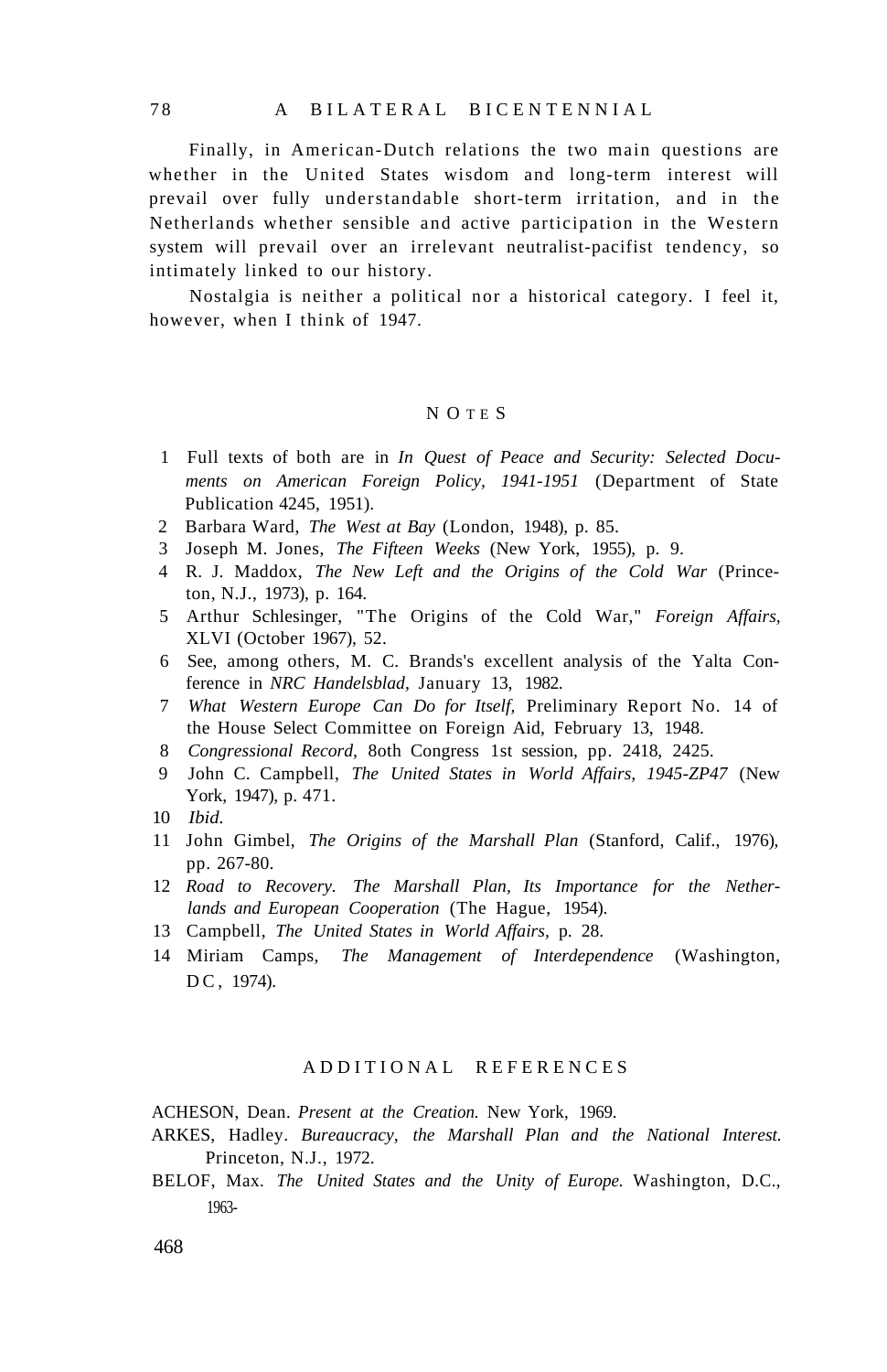- VAN DER BEUGEL, Ernst H. *From Marshall Plan to Atlantic Partnership.* Amsterdam and New York, 1966.
- BROWN, William Adams, Jr., and Redvers Opie. *American Foreign Assistance.*  Washington, D.C., 1953.
- DIEBOLD, William, Jr. *Trade and Payments in Western Europe: A Study in Economic Cooperation, 1947-1951.* New York, 1952.
- "EUROPEAN and Atlantic Cooperation: The Dutch Attitude," special issue of *International Spectator* (The Hague, April 1965).

FERRELL, Robert H. George C. Marshall. New York, 1966.

- DE FEYTER, C. A. "The Selling of an Ideology," in Rob Kroes, ed., *Image and Impact: American Influences in the Netherlands since 1945.* Amsterdam, 1981.
- GARWOOD, Ellen Clayton. *Will Clayton: A Short Biography.* Austin, Tex., 1958.
- HARRIS, Seymour E. *The European Recovery Program.* Cambridge, Mass., 1948.

HOFFMAN, Paul G. Peace Can Be Won. Garden City, N.Y., 1951.

- JENKINS, Roy. "The Marshall Plan Memorial Lecture June 3, 1977." German Marshall Fund, 1977.
- KENNAN, George F. *American Diplomacy, 1900-1950.* Chicago, 1951.

OECD. *From Marshall Plan to Global Interdependence.* OECD, 1978.

- PRICE, Harry Bayard. *The Marshall Plan and its Meaning.* Ithaca, N.Y., 1955.
- TRUMAN, Harry S. The Memoirs of Harry S. Truman. 2 vols.; Garden City, N.Y., 1955-56.
- VANDENBERG, Arthur H., Jr. *The Private Papers of Senator Vandenberg.*  Boston, 1952.
- WHITE, Theodore H. Fire in the Ashes: Europe in Mid-Century. New York, !953-
- WILSON, Theodore A. The Marshall Plan, 194J-1951. Washington, D.C., 1977.